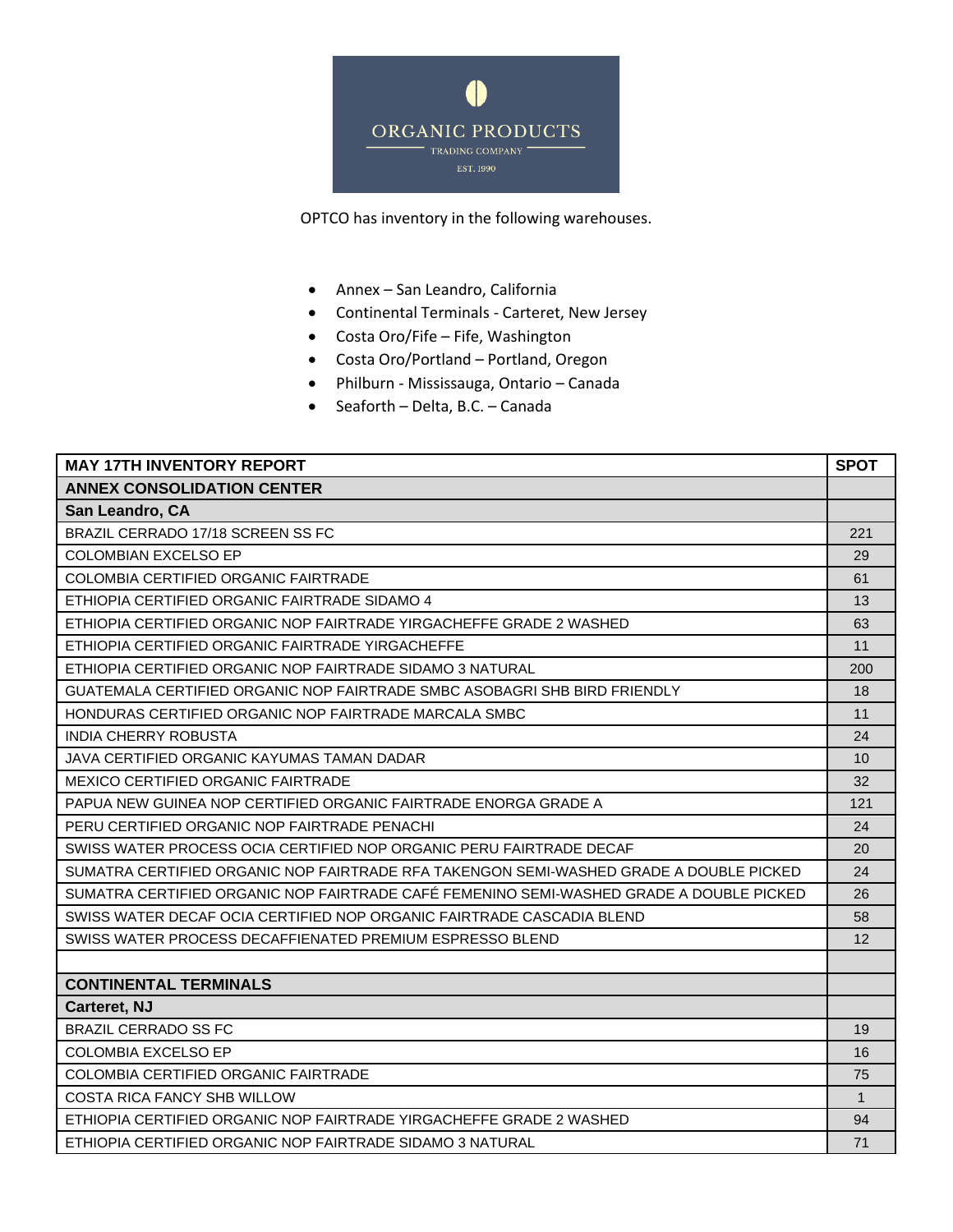| ETHIOPIA CERTIFIED ORGANIC FAIRTRADE YIRGACHEFFE                                        | 213               |
|-----------------------------------------------------------------------------------------|-------------------|
| <b>GUATEMALA CERTIFIED ORGANIC FAIRTRADE</b>                                            | 60                |
| HONDURAS CERTIFIED ORGANIC FAIRTRADE                                                    | 51                |
| <b>MEXICO CERTIFIED ORGANIC FAIRTRADE</b>                                               | 33                |
| NICARAGUA CERTIFIED ORGANIC FAIRTRADE                                                   | 48                |
| PAPUA NEW GUINEA NOP CERTIFIED ORGANIC FAIRTRADE ENORGA GRADE A                         | $\overline{2}$    |
| PERU CERTIFIED ORGANIC NOP FAIRTRADE PENACHI                                            | 94                |
| SWISS WATER PROCESS OCIA CERTIFIED NOP ORGANIC PERU FAIRTRADE DECAF                     | 83                |
| SUMATRA CERTIFIED ORGANIC NOP FAIRTRADE CAFÉ FEMENINO SEMI-WASHED GRADE A DOUBLE PICKED | 15                |
| SWISS WATER DECAF OCIA CERTIFIED NOP ORGANIC FAIRTRADE CASCADIA BLEND                   | 34                |
|                                                                                         |                   |
| <b>COSTA ORO - FIFE</b>                                                                 |                   |
| Fife, WA                                                                                |                   |
| BALI CERTIFIED ORGANIC KINTAMANI NATURAL                                                | 3                 |
| <b>COLOMBIAN EXCELSO EP</b>                                                             | 6                 |
| <b>COLOMBIA EMERALD EP</b>                                                              | $\overline{4}$    |
| ETHIOPIA CERTIFIED ORGANIC FAIRTRADE SIDAMO 4                                           | 12                |
| ETHIOPIA CERTIFIED ORGANIC FAIRTRADE YIRGACHEFFE                                        | 10                |
| ETHIOPIA CERTIFIED ORGANIC NOP FAIRTRADE YIRGACHEFFE GRADE 2 WASHED                     | 20                |
| GUATEMALA CERTIFIED ORGANIC NOP FAIRTRADE NAHUALA                                       | 4                 |
| HONDURAS CERTIFIED ORGANIC NOP FAIRTRADE MARCALA SMBC                                   | $\overline{7}$    |
| JAVA CERTIFIED ORGANIC KAYUMAS TAMAN DADAR                                              | 13                |
| <b>MEXICO CERTIFIED ORGANIC FAIRTRADE</b>                                               | 16                |
| PERU CERTIFIED ORGANIC NOP FAIRTRADE PENACHI                                            | 3                 |
| PERU CERTIFIED ORGANIC FAIRTRADE                                                        | 110               |
| SWISS WATER PROCESS OCIA CERTIFIED NOP ORGANIC PERU FAIRTRADE DECAF                     | 18                |
| SWISS WATER DECAF OCIA CERTIFIED NOP ORGANIC FAIRTRADE CASCADIA BLEND                   | 40                |
|                                                                                         |                   |
| <b>COSTA ORO - PORTLAND</b>                                                             |                   |
| Portland, OR<br><b>COLOMBIAN EXCELSO EP</b>                                             |                   |
| <b>COLOMBIA CERTIFIED ORGANIC FAIRTRADE</b>                                             | 18<br>15          |
| ETHIOPIA CERTIFIED ORGANIC NOP FAIRTRADE YIRGACHEFFE GRADE 2 WASHED                     | 26                |
| ETHIOPIA CERTIFIED ORGANIC NOP FAIRTRADE SIDAMO 3 NATURAL                               | 20                |
| <b>GUATEMALA CERTIFIED ORGANIC NOP FAIRTRADE NAHUALA</b>                                | $\overline{4}$    |
| PAPUA NEW GUINEA NOP CERTIFIED ORGANIC FAIRTRADE ENORGA GRADE A                         | 6                 |
| SWISS WATER PROCESS OCIA CERTIFIED NOP ORGANIC PERU FAIRTRADE DECAF                     | 4                 |
|                                                                                         |                   |
| <b>PHILBURN</b>                                                                         |                   |
| Mississauga, Ontario - Canada                                                           |                   |
| <b>COLOMBIA EXCELSO EP</b>                                                              | $12 \overline{ }$ |
| <b>COLOMBIA CERTIFIED ORGANIC FAIRTRADE</b>                                             | $\overline{4}$    |
| ETHIOPIA CERTIFIED ORGANIC NOP FAIRTRADE YIRGACHEFFE GRADE 2 WASHED                     | 6                 |
| ETHIOPIA CERTIFIED ORGANIC NOP FAIRTRADE SIDAMO 3 NATURAL                               | 3                 |
| <b>GUATEMALA CERTIFIED ORGANIC FAIRTRADE</b>                                            | 14                |
| NICARAGUA CERTIFIED ORGANIC FAIRTRADE                                                   | 9                 |
| PAPUA NEW GUINEA NOP CERTIFIED ORGANIC FAIRTRADE ENORGA GRADE A                         | 9                 |
| PERU CERTIFIED ORGANIC NOP FAIRTRADE CAFÉ FEMENINO                                      | $\overline{4}$    |
| PERU CERTIFIED ORGANIC NOP FAIRTRADE CAFÉ FEMENINO SMBC                                 | $\overline{2}$    |
|                                                                                         |                   |